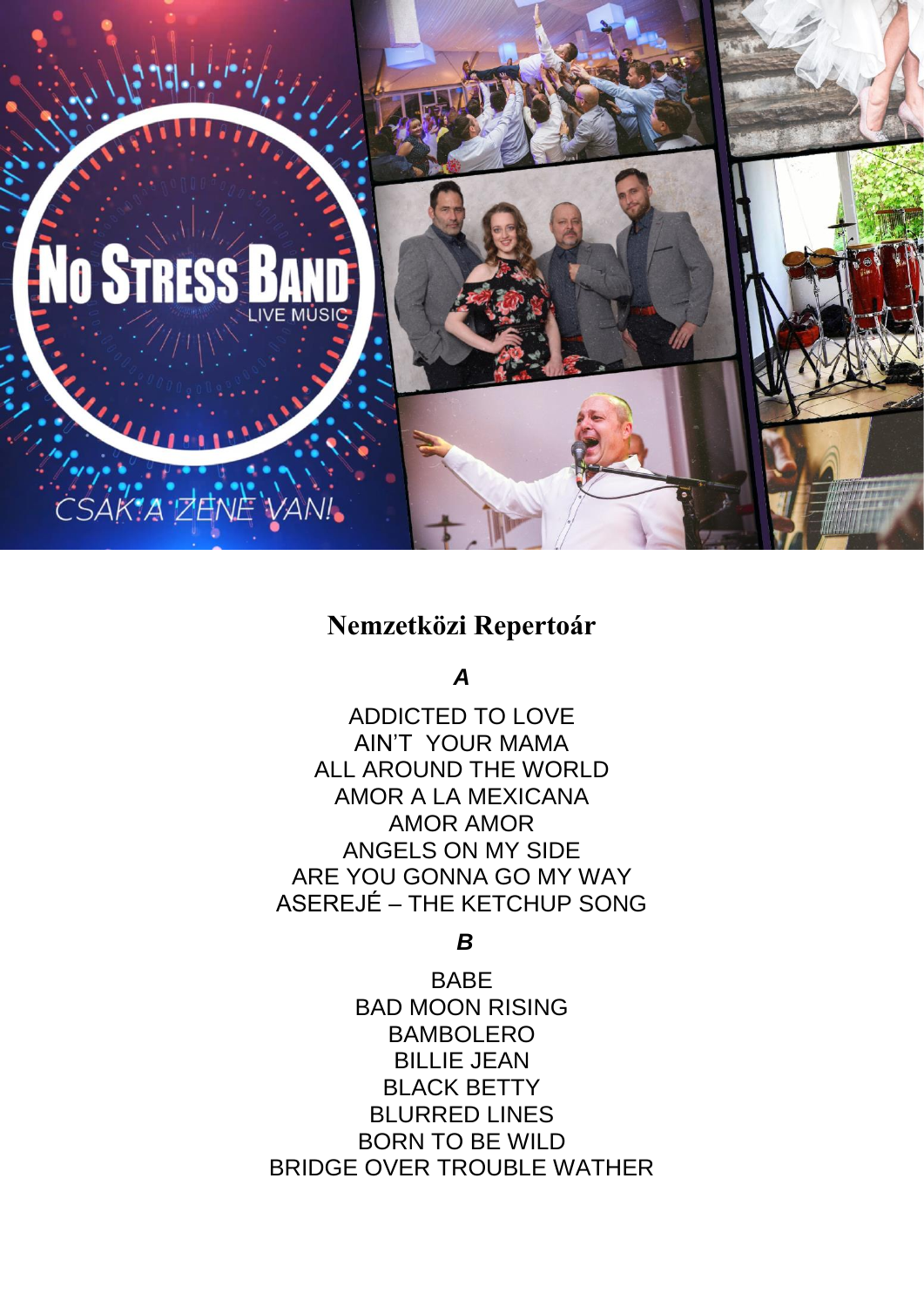# BUBAMARA BUONA SERA BURNING LOVE

### *C*

CALIFORNIA CAMBIO DOLOR CAN YOU FEEL THE LOVE TONIGHT CAN'T STOP THE FEELING CAN'T GET ENOUGH OF YOUR LOVE, BABY CAN'T HELP FALLING IN LOVE WITH YOU CAN'T TAKE MY EYES CARELESS WHISPER CAROL **CELEBRATION** CHIRPIE CHIRPIE CHIP CHIP **CONGA** COPACABANA CUBA LIBRE

# *D*

DANCING QUEEN DELILAH DESAFINADO DOES YUR MOTHER KNOW DON'T BE CRUEL DON'T BE SO SHY DON'T GO BREAKING MY HEART DON'T LEAVE ME DON'T I FAVE MY THIS WAY DOVE L'AMORE

# *E*

EVERYTHING I DO

# *F*

FEEL FERNANDO FIELDS OF GOLD FLASH DANCE FOGGY DAY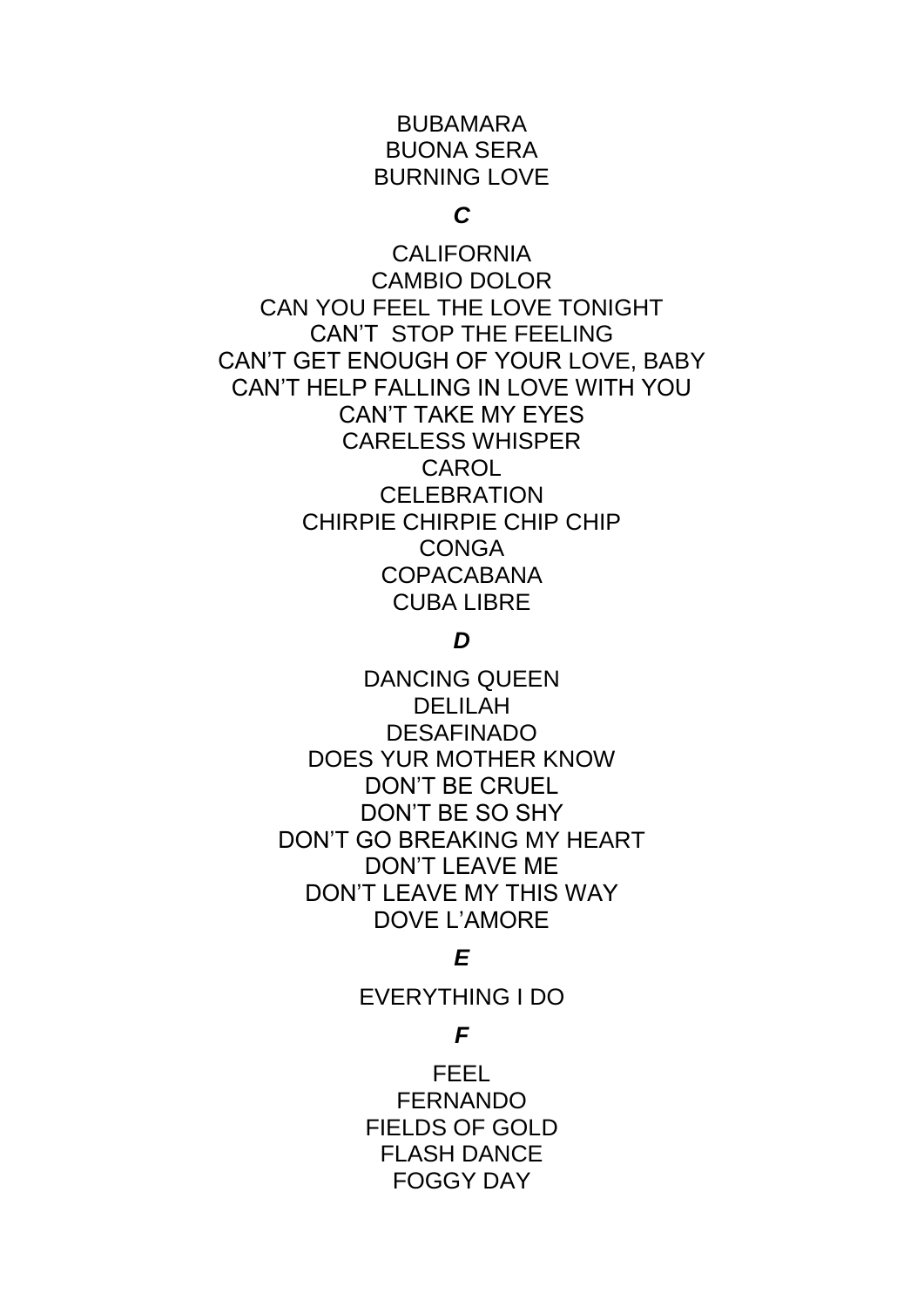### FORGET YOU FUOCO NEL FUOCO

# *G*

GEORGIA GET BACK GIMMIE ALL YOUR LOVIN GREEEN GREEN GRASS OF HOME GRET BALLS OF FIRE GUANTANAMERA

### *H*

HAFANANA HALF A MINUTE HANKY PANKY **HAPPY** HAVE YOU EVER SEEN THE RAIN HELLO HIGHWAY TO HELL HISTORIA DE UN AMOR HIT THE ROAD JACK HONKY TONK WOMEN HOT STUFF HOTEL CALIFORNIA HOUND DOG HURACAN

# *I*

I BELONG TO YOU I DO I DO I DO I FEEL GOOD I HAVE A DREAM I SAY A LITTLE PRAYER I WAN'T IT ALL I WANT TO HOLD YOUR HAND I WILL ALWAYS LOVE YOU I WILL SURVIVE I'LL NEVER FALL IN LOVE AGAIN IF I ONLY KNEW I'LL MEET YOU AT MIDNIGHT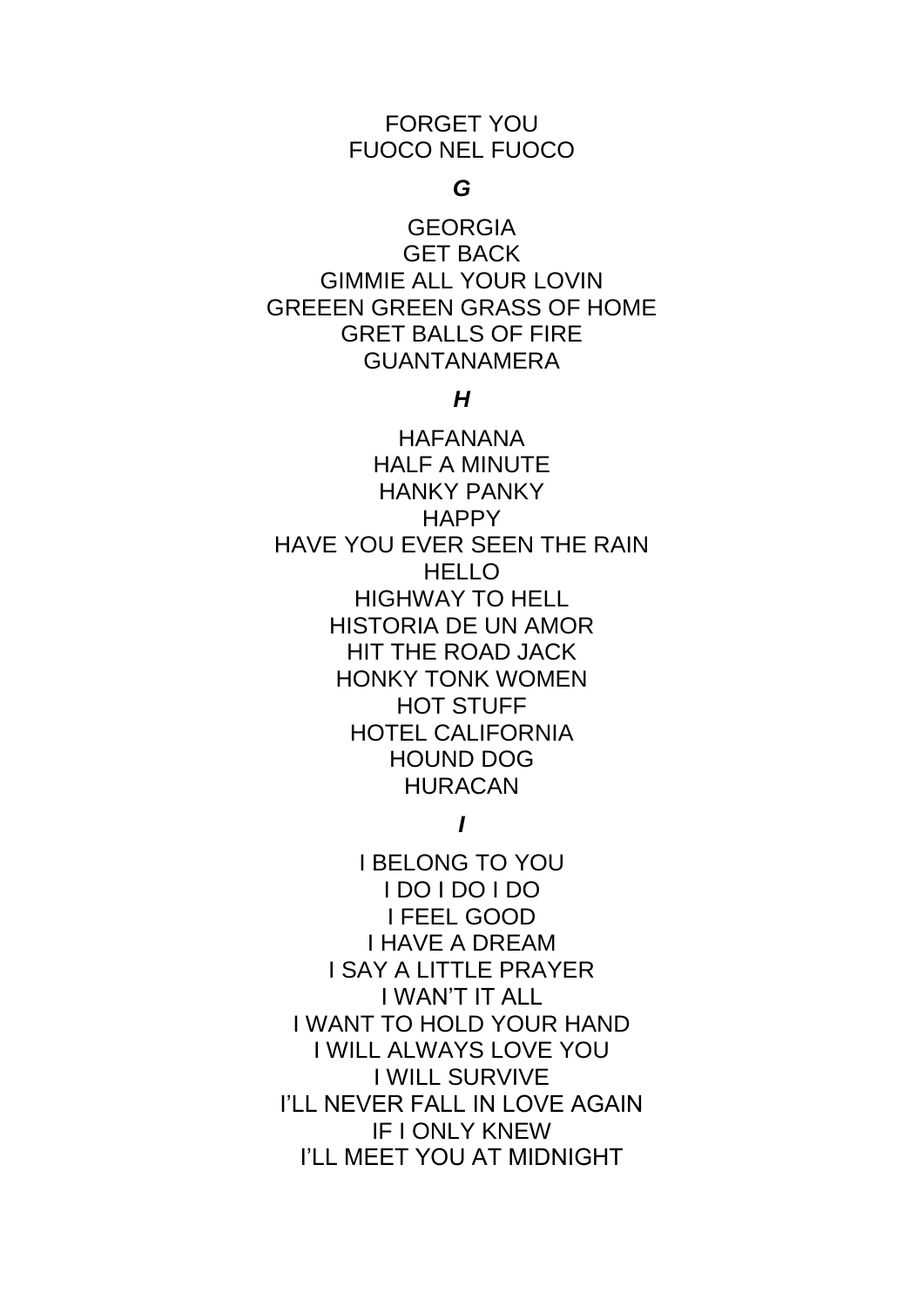I'M SO EXCITED IN THE SUMMERTIME IT'S A KIND OF MAGIC IT'S A WONDERFOOL WORLD IT'S NOT UNUSUAL IT'S NOW OR NEWER IT'S RAINING MEN

*J*

JAILHOUSE ROCK JUST HELP YOURSELF

### *K*

KINGSTON TOWN **KISS** KISS FROM A ROSE

# *L*

LA BAMBA LA CAMISA NEGRA LA ISLA BONITA LA VIDA ES UN CARNEVAL LADY MARMALADE LE FREAK LET IT BE LET ME ENTERTAIN YOU LET THE SUNSHINE LET'S TWIST AGAIN LETS GET LOUD LITTLE LES CONVERSATION LIVING IN AMERICA LIVING NEXT DOOR TO ALICE LIVING ON A PRAYER LONG TRAIN RUNNING LOVE IS IN THE AIR LOVE ME AGAN LOVE ME TENDER LOVE RUNS OUT LOVE SHACK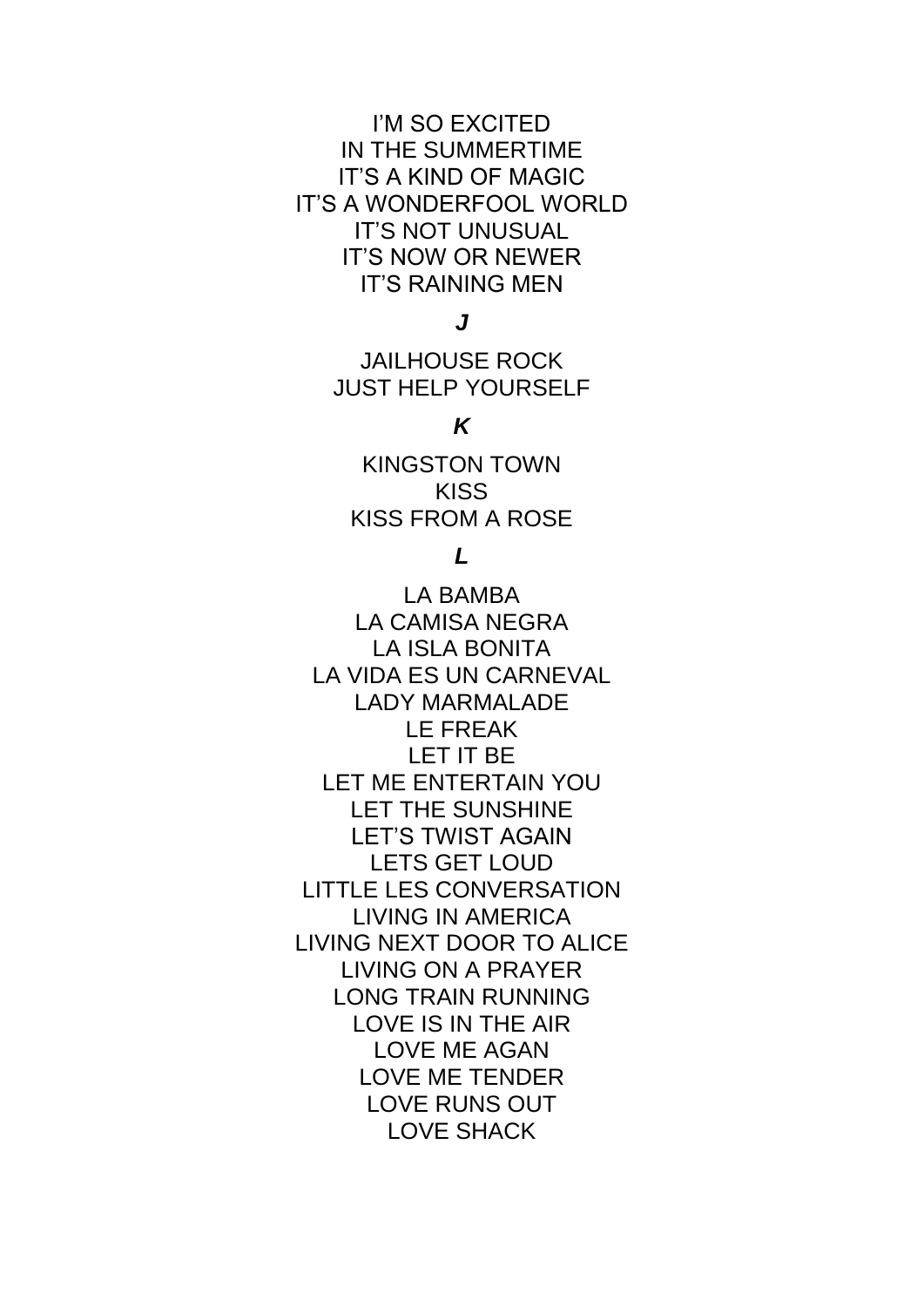# LOVE STORY LUNA BONITA

#### *M*

MAMMA MIA MAS QUE NADA MI MANIERA MI TIERRA MI VIDA LOCA MIDNIGHT LADY **MISTY** MORE MOVE LIKE JAGGER MOVING ON UP MUSTANG SALLY MY FIRST, MY LAST, MY EVETYTHING MY FUNNY VALENTINE MY WAY

### *N*

NEH NAH NAH NAH NEVER GONNA GIVE YOU UP NEW YORK, NEW YORK NIGHT AND DAY

### *O*

**OBJECTION** ON THE FLOOR ONE MORE TIME ONE WAY TICKET

### *P*

PART TIME LOVER PERFIDIA PIU' CHE PUOI PLAY THAT FUNKY MUSIC PRIVAT DANCER PROUD MARY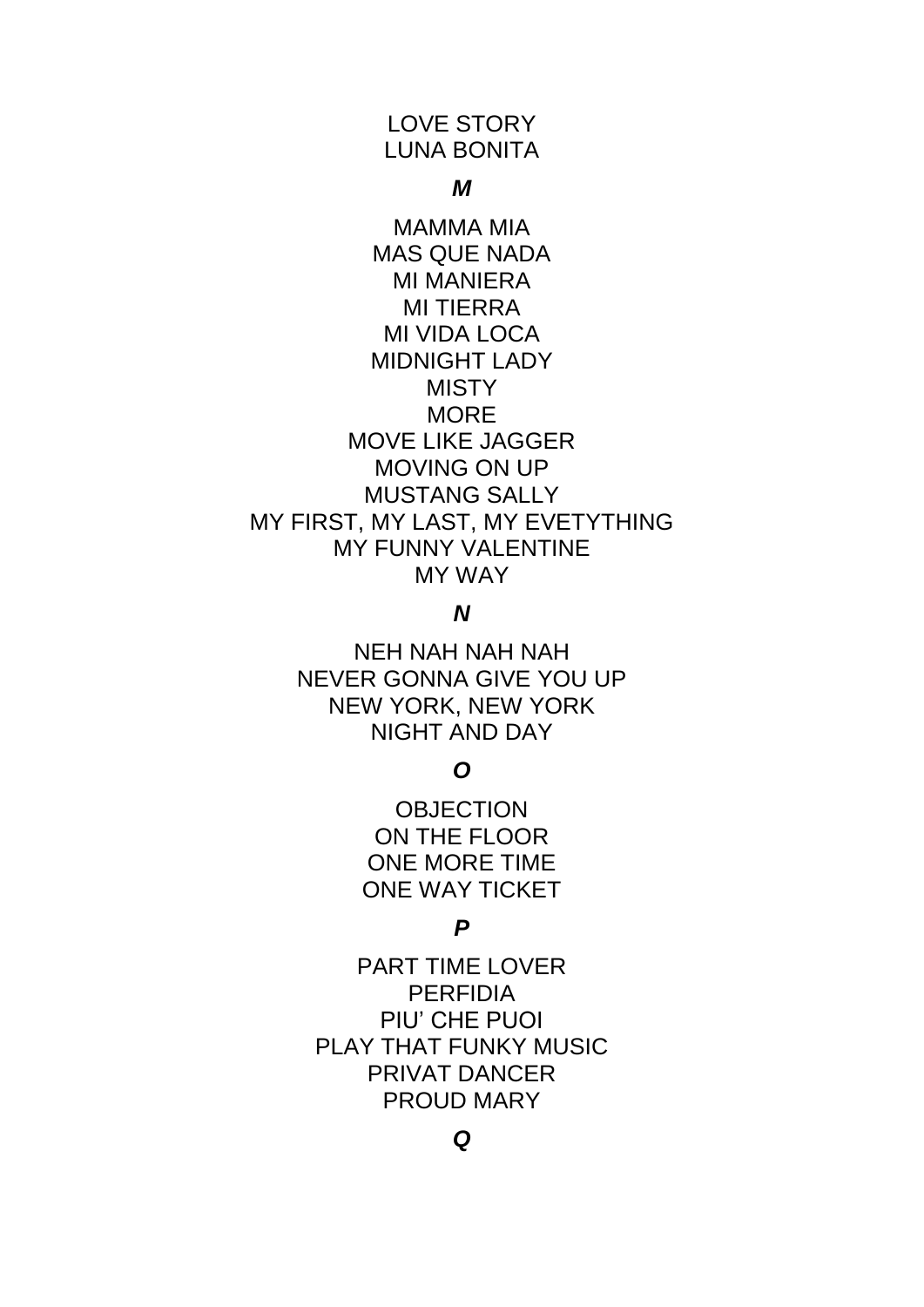#### QUANDO QUANDO QUISAS QUISAS QUISAS

#### *R*

RAMAYA REHAB RIGHT HERE WAITING FOR YOU ROCK AROUND THE CLOCK ROLLING IN THE DEEP ROME WASN'T BUILT IN A DAY

### *S*

**SACRIFICE** SAMETHENG STUPID SAVE THE BEST FOR LAST SAVE THE LAST DANCE FOR ME **SEPTEMBER** SEX BOMB SHOOK ME ALL NIGHT LONG SHOOK ME ALL NIGHT LONG SHOULD I STAY OR SHOULD I GO SMOOTH SMOOTH OPERATOR SOMEONE LIKE YOU SOMEONE LOVES YOU HONEY SOMOS NOVIOS SOS STAND BY ME STRONG ENOUGH STUMBLIN IN SUGAR BABY LOVE SUMMER OF 69 SUMMERTIME SUNSHINE DAY SWAY SWEET HOME ALABAMA SWEET HOME CHICAGO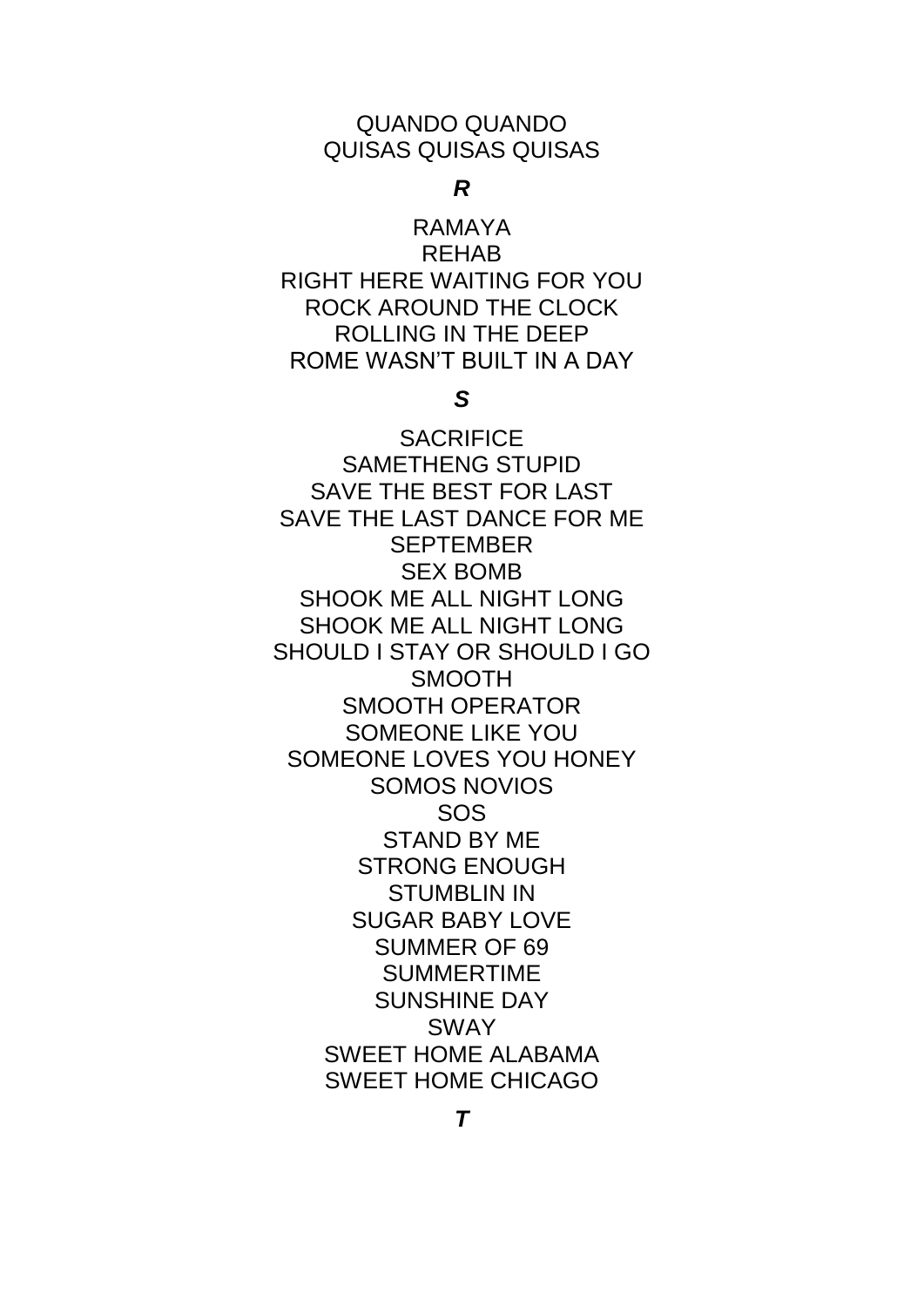# TAKE ME HOME COUNTRY ROADS TEDDY BEAR **TEQUILA** THE AVENER THE BEST THE ROAD TO HELL THIS GIRL TIME OF MY LIFE TIME TO SAY GOODBYE TOO MUCH LOVE A KILL YOU TRUE LOVE

# *U*

UNCHAIN MY HEART UNCHAINED MELODY NFORGETTABLE

### *V*

**VENUS** VIVA LAS VEGAS VOLARE

#### *W*

WALK OF LIFE WALKIN ON SUNSHINE WATERLOO WAVE WE ARE FAMILY WE ARE THE CHAMPIONS WE'RE NOT GONNA TAKE IT WHAT A DIFFERENCE DAY MADE WHAT'S UP WHOLL STOP THE RAIN

#### *Y*

**YESTERDAY** YMCA YOU ARE ALWAYS ON MY MIND YOU ARE THE FIRST THE LAST YOU CAN LEAVE YOUR HAT ON YOU GOTTA BE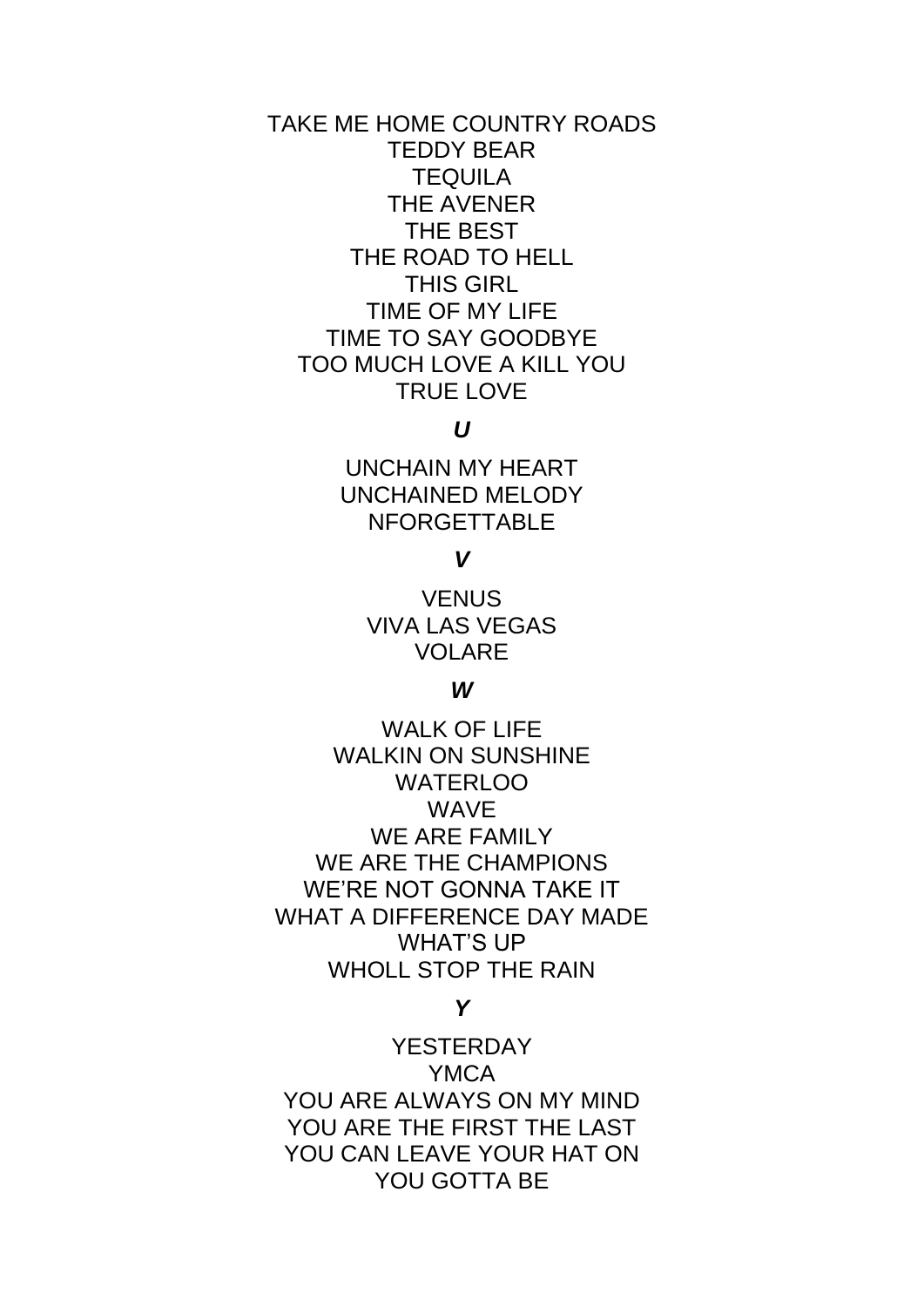YOU NEVER CAN TELL YOU SHOOK ME ALL NIGHT LONG YOU'LL BE MINE (PARTY TIME)

# Hazai repertoár

1001 ÉJSZAKA 16 TONNA FEKETE SZÉN 3:20 - AS BLUES 34. DAL  $67$ -ES ÚT 8 ÓRA MUNKA

#### $\boldsymbol{A}$

A BAILAR A BECSÜLET A BOLDOGSÁG ÉS ÉN A CSÖND ÉVE VOLT A FELSZARVAZOTTAK BALLADÁJA A HEGYEKBE FÖNN A HŰTLEN A JAMPIK ANGYALOK A KICSI, A NAGY, AZ ARTÚR ÉS AZ INDIÁN A KÖR A LEGJOBB MÉREG A LEGNAGYOBB HŐS A NAGY HO-HO-HO HORGÁSZ A PESTI GIGOLO A TÜZÖN ÁT A VÁROS SZEMEI A ZENE AZ KELL A ZENEGÉP A ZÖLD. A BÍBOR ÉS A FEKETE ÁBRÁNDOS SZÉP NAPOK **ADAGIO** ADJ HELYET MAGAD MELLET **AFRIKA** AHOGY A KÉT SZEMEDDEL NÉZEL **AJÁNDÉK LALLALLA** AKI ELMEGY UGYE HAZATÉR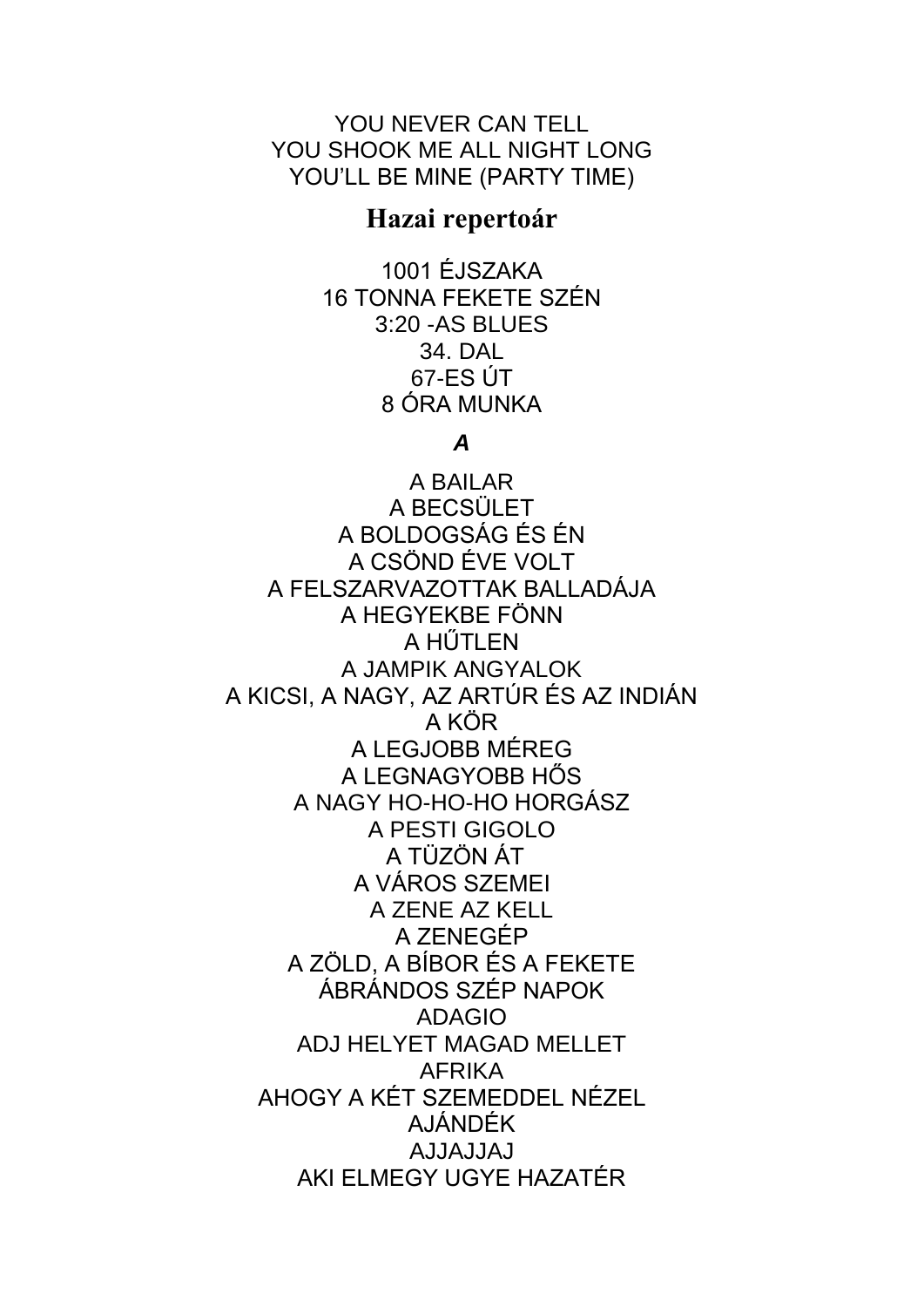ÁLD MEG A DALT ÁLDOZATUNK FOGADJÁTOK ALFÖLDI GYEREK ÁLMAIMBAN AMERIKA ÁLMODJ SZÉPET ÁLOM ARCIÚ LÁNY AMFRIKA HANGJA AMIKOR ELMENTÉL TŐLEM AMIKOR ÉN MÉG KIS SRÁC VOLTAM AMILYEN HÜLYE VAGY ÚGY SZERETLEK **AMOR LATINO** ANNYI ARC ISMERŐS APÁM HITTE **APU VEDD MEG ARRIVEDERCI AMORE** ÁRVA FILI AUTÓ EGY SZERPENTÍNEN AZ 58'-AS BOOGIF WOOGIF CLUB AZ ÉJJEL SOHA NEM ÉRHET VÉGET AZ ÉSZ A FONTOS, NEM A HAJ AZ LÉGY AKI VAGY AZ UTCÁN AZÉRT VANNAK A JÓ BARÁTOK AZT BESZÉLLMÁR AZ EGÉSZ VÁROS AZT SÚGTA A SZÉL

 $\boldsymbol{B}$ 

**BÁBU VAGY BALATONI NYÁR BALLAG A KATONA BAMBINA BANG BANG BARBI BIBAPP LULU BÓDOTTÁ BOLDOG SZÜLETÉSNAPOT BOLDOGSÁG GYERE HAZA BOLOND VAGYOK BOLONDOK HAJÓJA BYF BYF KFDVFSFM**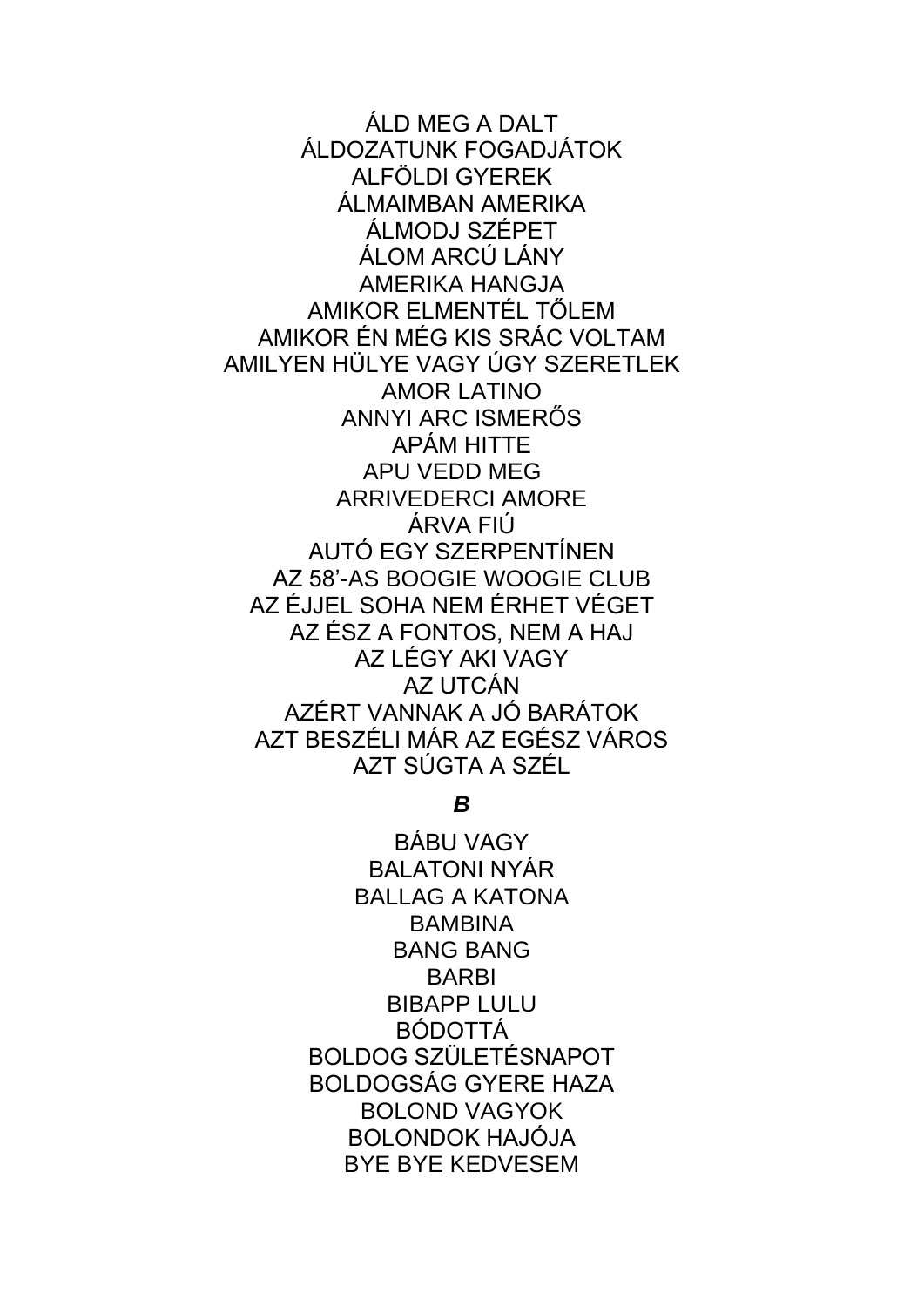CASINO TWIST CIAO AMORE CIAO MARINA **CUNCIMÓKUS** CSAK A BOOGIE VAN CSAK A SZÍVEMEN ÁT CSAK A ZENE VAN CSAK CHA CHA CHA CSAK EGY KIS EMLÉK CSAK NEKED DÚDOLNÉK CSAVARD FEL A SZŐNYEGET CSAVARGÓ ÉNEK CSENGESS BE HOZZÁM JÓ BARÁT CSILLAG VAGY NÉKEM **CSINIBABA** CSÓK A CSALÁDNAK **CSÓKKIRÁLY** 

### *D*

DÉDAPÁM DINAMIT A VÉREM DOLLY ROLL EGYVELEG DON QUIJOTE DU DU DU DUCI JUCI DZSUNGEL ROCK

# *E*

EBBEN AZ ÁLOMBAN ÉBREDNI VALAKIÉRT ÉDES KISFIAM ÉG ÉS FÖLD EGEK FELÉ KIÁLTOTTAM EGY ALACSONY FIÚ DILEMMÁJA EGY BOLOND SZÁZAT CSINÁL EGY DARABOT A SZÍVEMBŐL EGY FIÚ A HÁZBÓL EGY JAMPI SZÍV-EGY ŐSZ HAJÚ ASSZONY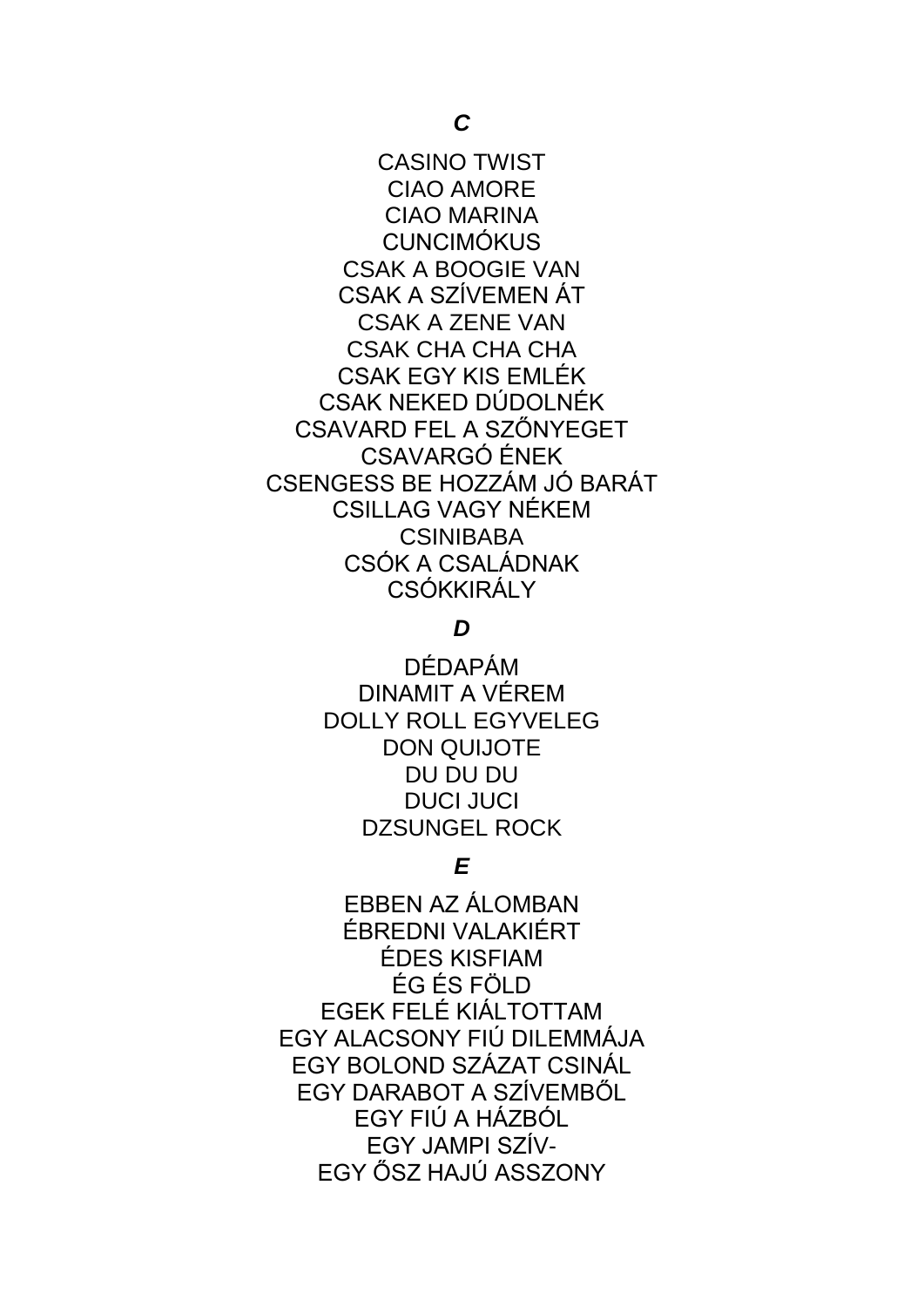EGY PERC AZ ÉLET EGY VILÁGON ÁT EGYEDÜL EGYSZER VÉGET ÉR EGYSZERŰ DAL ÉJJEL ÉRKEZEM EL KELL, HOGY ENGEDJ EL SZÁLL A GONDOM ELFELEJTETT SZÓ ELHAGYOM A VÁROST ELIZABETH ÉLJ VELE BOLDOGAN ELKÉSETT A BÉKEVÁGY ELMEGYEK ELMENT A VÁNDOR ÉLNÜNK KELLETT VOLNA ELPATTANT EGY HÚR ELSŐ VILLAMOS ELSÖPRI A SZÉL EMBERTELEN DAL EMESE EMLÉKSZEM SOPRONBAN ÉN LESZEK ENGEM NEM LEHET ELFELEJTENI ENNYI CSAK ERDŐKÖZEPÉBEN ÉRINTS MEG ÉRZÉS ÉS MÉGIS FOROG A FÖLD ESKÜSZÜNK ESKÜVŐ ESŐ ESZELŐS SZERELEM EURÓPA ÉVSZAKOK EZ A KÁVÉHÁZ EZ A NŐ EZ A SZERELEM EZ AZ AZ ÁLOM EZ AZ UTOLSÓ TÁNC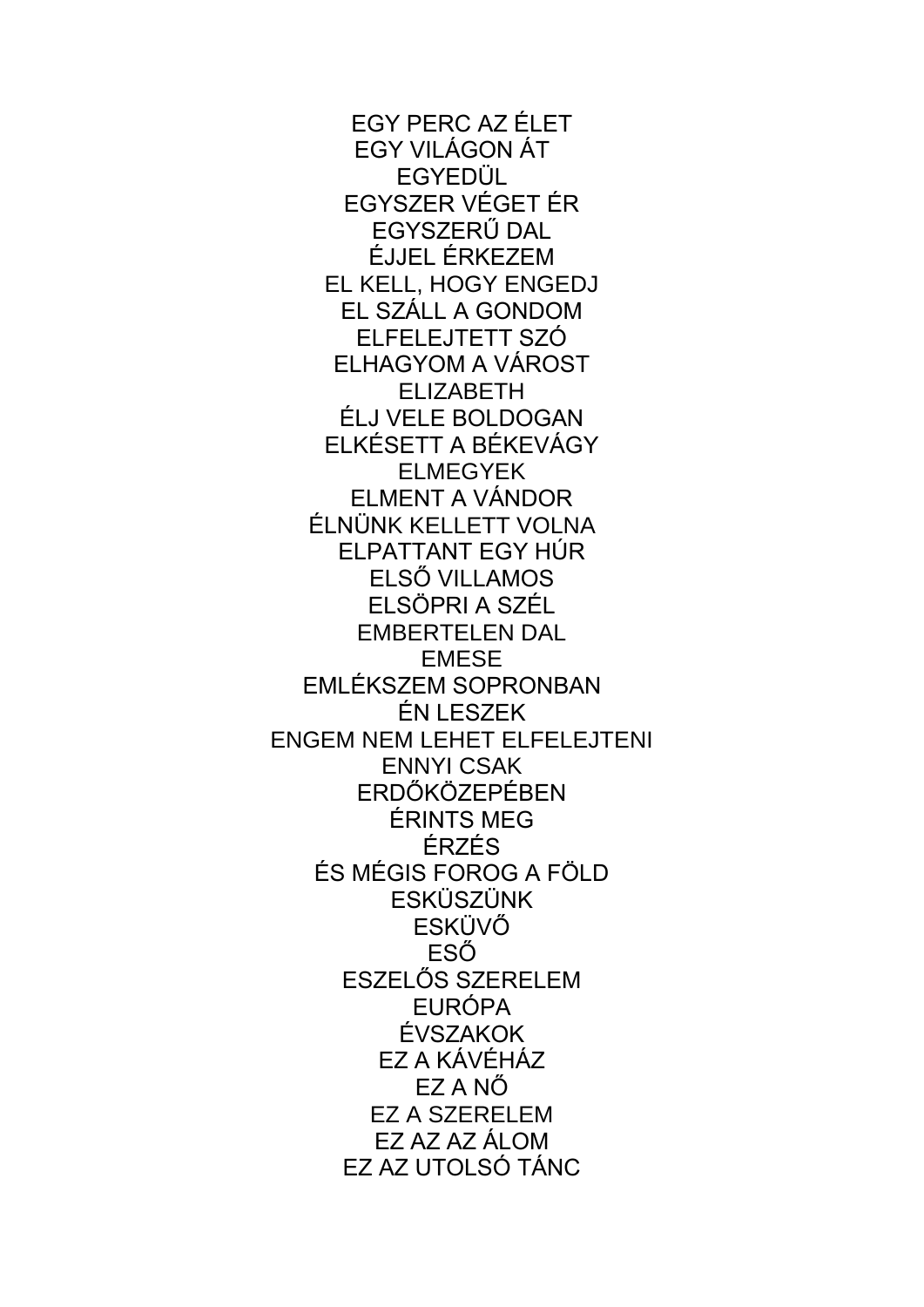# EZT EGY ÉLETEN ÁT KELL JÁTSZANI EZÜST NYÁR EZZEL MÉG TARTOZOM

*F*

FAGYI FÁJ A FEJEM FEHÉR AKÁCOK FEKSZEM AZ ÁGYON FÉKTELEN ÉJ FÉL DECI RUM FÉLEMBER FELHŐKRE FESTETT KÉP FÉLTELEK FÉNYES UTAKON FÉRFISZÍV FIESTA EGYVELEG FOGD A KÉT KEZEM FOROGJ VILÁG FORRÓ SZÉL (SURDA DALA) FÖLVÁR FELÉ FÉL ÚTON

*G*

GABRIEL GATYA DAL GÉZENGÚZ GONDATLANSÁGBÓL ELKÖVETETT EMBERÖLELÉS GONDOLJ APÁDRA GOOD BYE LONDON! GURUL A KŐ GYÁSZBA ÖLTÖZÖTT CSILLAGOM GYÉMÁNT GYERE ÉS SZERESS GYERE ÉS TÁNCOLJ GYERE KISLÁNY, GYERE GYERE ŐRÜLT GYERE TÁNCOLJ MÉG GYERE, GYERE JULI GYERE, GYERE KI A HEGYOLDALBA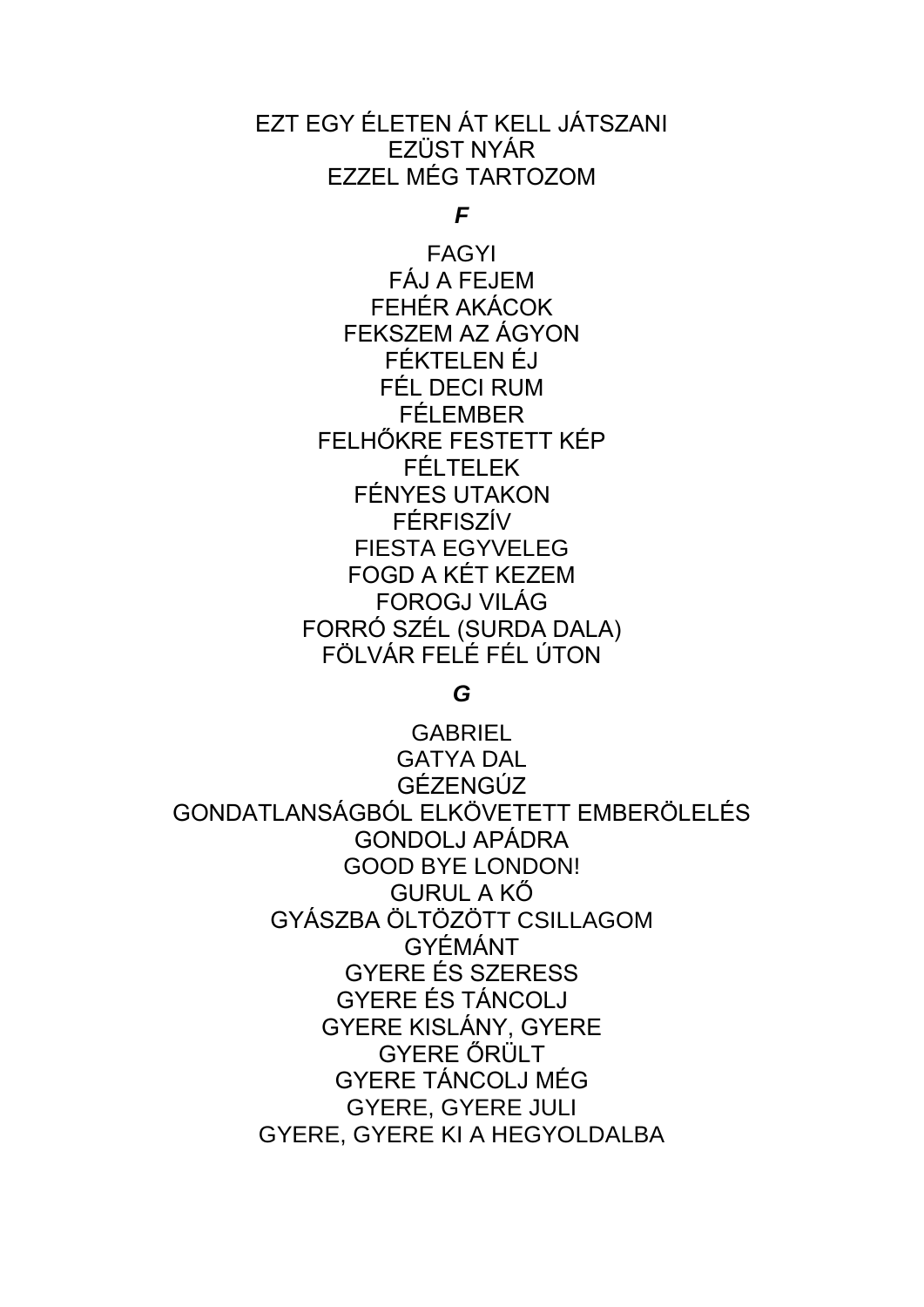# GYÖNGÉDEN ÖLELJ ÁT GYÖNGYHAJLÍ LÁNY

 $H$ 

HA BŰN, HOGY VÁROK RÁD HA ELJÖNNEK AZ ANGYALOK HA ÉN EGYSZER NAGYON MEGÖREGSZEM HA ÉN GAZDAG I ENNÉK HA ÉN RÓZSA VOLNÉK HA ÉN SZÉL LEHETNÉK HA I FGKÖZELEBB LÁTLAK **HA LEMEGY A NAP** HAIFSZÁLL AZ ÉJ HA MÉGIS JÖN A ROLLING STONES HA NEM JÖN ÁLOM A SZEMEMRE HA VOI NA KÉT ÉI FTEM HA VOI NA MÉG IDŐM HADD FÖZZEK MA MAGAMNAK **HAGYD MEG NEKEM A DALT HAJNAL** HAJNALI SZÉL **HAJTÓK DALA** HALLGASD, HOGY ZSONG A TAVASZ HAMU ÉS GYÉMÁNT **HÁRMAN PÁRBAN HÁROMSZOR HASTA MANANA** HAZAFELÉ **HAZÁM** HAZÁM, HAZÁM (BÁNK BÁN) **HELIKOFFER HELLO TOURIST HEY JOE** HÍD A FOLYÓT HÓFEHÉR JAGUÁR **HOLA MI AMOR HOLNAP HAJNALIG HONKY TONK WOMAN** HOSSZÚLÁBÚ ASSZONY **HOTEL MENTHOL**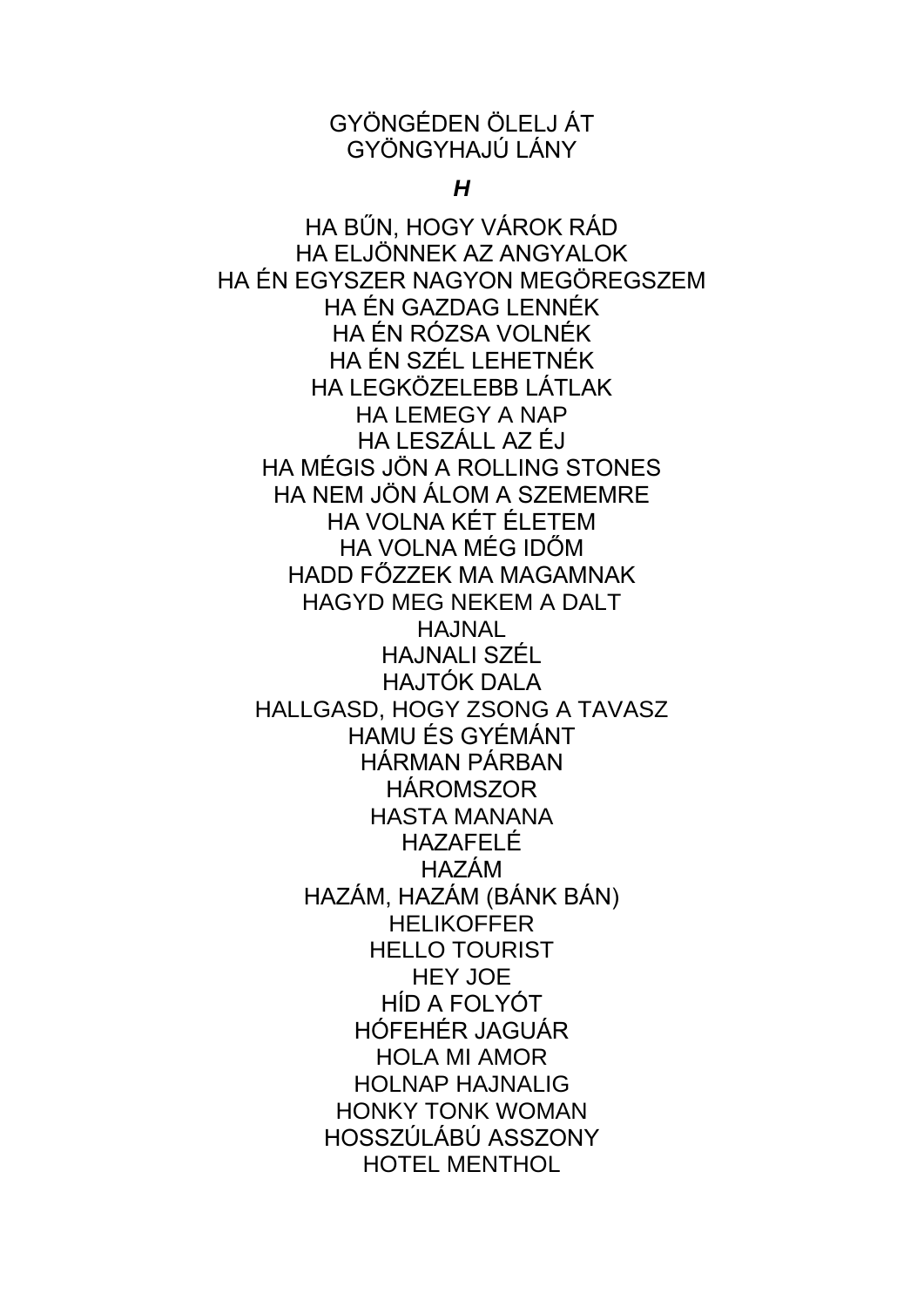# HULLA HULLY GULLY HULLÓ FALEVÉL HUNCUT KARNEVÁL HÚSZ ÉV MÚLVA

*I*

IDEGEN IGAZÁN IGEN IGEN ILYENEK VOLTUNK INDUL A ZENE INDULJON A BANZÁJ INDULNI KELL ISKOLATÁSKA **ISTAMBUL** ITT A NYÁR ÚJRA

### *J*

JAMAIKAI TROMBITÁS JÁTSZD ÚJRA SAM JÁTSZOM JÁTSZOM AHOGYAN LÉLEGZEM JÉG DUPLA WHISKYVEL JÉGSZÍV JÓ BARÁTOK VAGYUNK JÓ NEKEM JÓL VAGYOK JOLLY JOLLY JOKER JÖJJ KEDVESEM JÖJJ VISSZA VÁNDOR JÚLIA NEM AKAR A FÖLDÖN JÁRNI

# *K*

KAI ANDOR KASZA BUBU KÉGLI DAL KÉK ASSZONY KELL A NŐ KELL EGY HÁZ KELL MÉG EGY SZÓ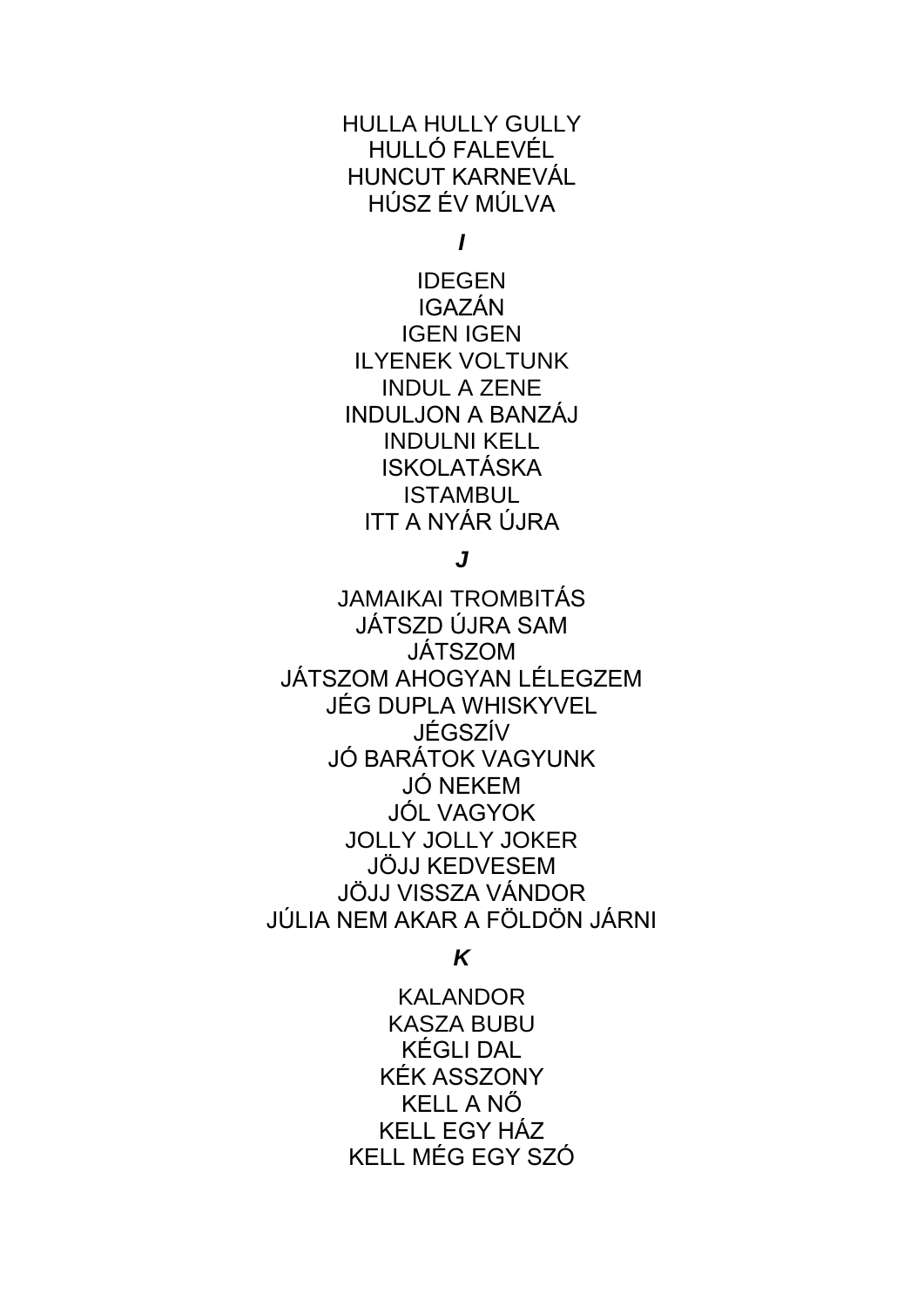KELL, HOGY VÁRJ KÉRDEZD A CSILLAGODTÓL KESERŰ MÉZ KÉT BOLOND EGY PÁR KÉTFORINTOS DAL KI SZÍVÉT OSZTJA SZÉT KI TUDJA MIÉRT KICSI GESZTENYE KICSI GYERE VELEM KICSIT SZOMORKÁS A HANGULATOM KIHŰLT, ÜRES KOCSMÁK ASZTALÁN KIKÖTŐK KINŐTT A SZÁRNYUNK KIRÁLYLÁNY KISMALAC KÍVÁNLAK KOCKA HAS KŐBÁNYA BLUES KÖLYKÖD VOLTAM KÖLYKÖK A HÁTSÓ UDVARBÓL KÖNNYEK ÍZE KÖNNYŰ ÁLMOT HOZZON AZ ÉJ KÖRÚT KÖSZÖNET KÖSZÖNET A BOLDOG ÉVEKÉRT KÖSZÖNÖM, HOGY VAGY NEKEM KÖVEK A VÍZPARTON KÖZELI HELYEKEN KROKODILI KÜLÖNÖS SZILVESZTER

*L*

LATIN SZERENÁD LAZÍTANI LÉGY MA ÉJJEL A TÁRSAM LEGYEK JÓ LEGYEN ÜNNEP (DEMJÉN) LEGYEN ÜNNEP (ZORÁN) LEGYEN VALAMI LEHAJTOTT FEJJEL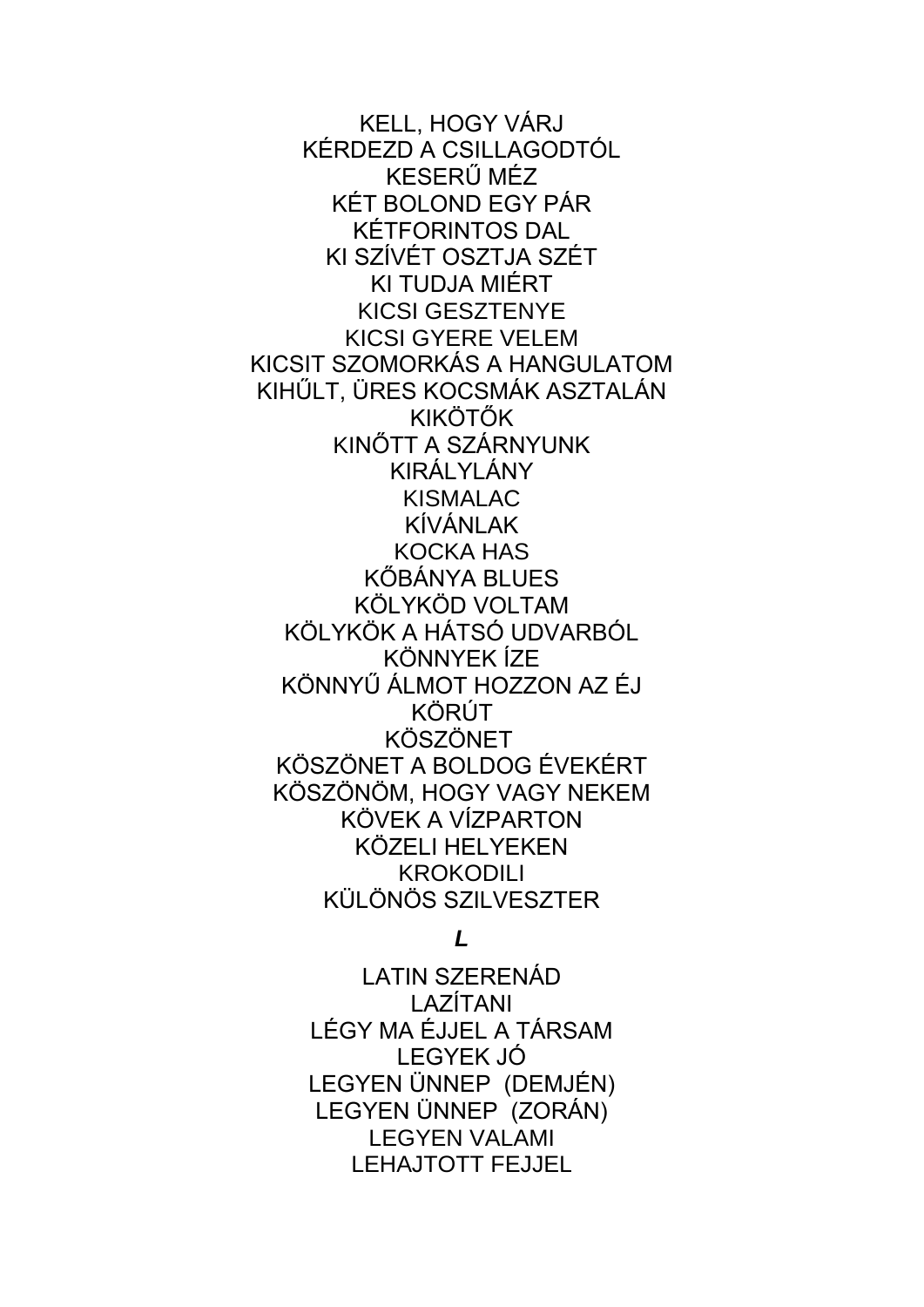LEHET, HOGY ÁLOM LEHETTEM VOLNA LÉTEZEM LGT EGYVELEG LIMBÓ HINTÓ LITTLE RICHARD

*M*

MA ÉJSZAKA MACSKA – DUETT MACSKAJAJJ – BUBAMARA MADE IN HUNGÁRIA MAGYARNAK SZÜLETTEM MAGYARORSZÁG MAJDNEM SZERELEM VOLT MAMA MAMA KÉRLEK MÁR CSAK EMLÉK MARADJ MÉG MARADJ VELEM MARADJATOK GYEREKEK MARATHON MARINA MÁRTI DALA MATA HARI MEDITERRÁN MÉGEGYSZER MEGFAGYOTT FÖLD MEGSZÜLETTEM MEGÜSSEM VAGY NE ÜSSEM MENJ TOVÁBB MENJÜNK GYEREKEK MENTS MEG MENNYIT ÉR EGY NŐ MENNYORSZÁG TOURIST MERRE JÁR A BOLDOGSÁG MESE MESEBELI AFRIKA MI KÉNE MÉG MI LESZ VELEM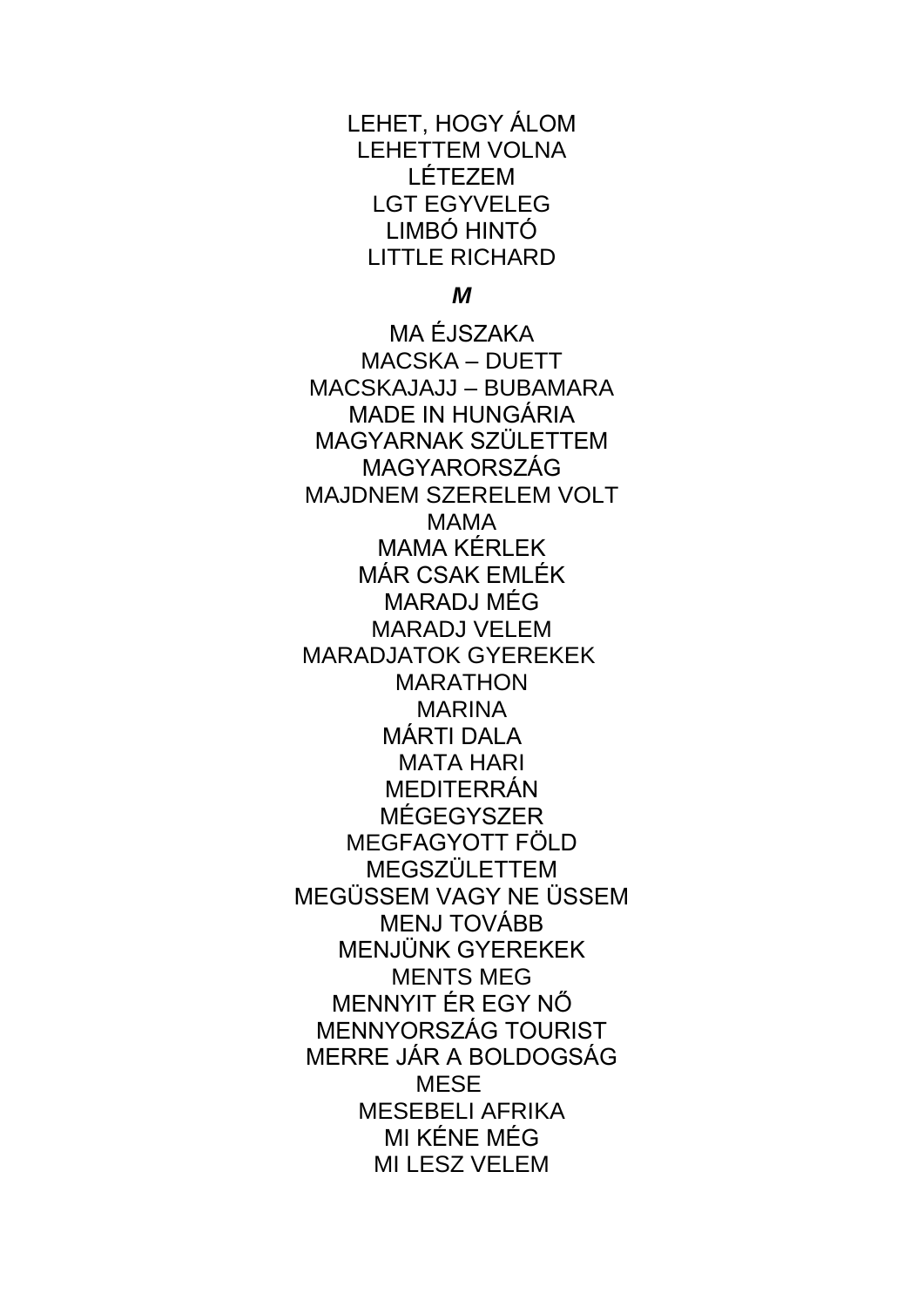MI VAGYUNK A ROCK MICIMACKÓ MICSODA BULI MICSODA ÉJSZAKA VOLT MICSODA NŐ EZ A FÉRFI MIÉRT BÚCSÚZNÁNK MIÉRT HAGYTUK, HOGY ÍGY LEGYEN MIÉRT NEM HISZED EL? MIKOR ELINDUL A VONAT MIKOR JÖSSZ MÁR ÉN FELÉM MIKOR SZEKSZÁRDRA KÉSZÜLTEM MILYEN SZÉP A VILÁG MINDEN SARKON ÁLLTAM MÁR MINDEN SZÓNÁL TÖBBET ÉR EGY DAL MINDENKI MINDENKI MÁSKÉPP CSINÁLJA MINDENKI VALAKIÉ MINDENTŐL TÁVOL MINDHALÁLIG MELLETTED MINDIG CSAK VÁRTALAK MINDIG MAGASABBRA MINDIG UGYANÚGY MINEK EZ A CIRKUSZ? MINT A VIOLÁK MIRE GONDOLSZ KATONA **MISKOLC** MIT MONDJAK MÉG MONA LISA MONDD KIS KÓCOS MONDD MI LESZ VELEM MONDD MIÉRT SZERETSZ TE MÁST MOSOLYOD BÖRTÖNÉBEN MOST ÉLSZ MOST MÚLIK PONTOSAN **MOTEL** MOZI KLIP MULTIMILLIOMOS JAZZDOBOS NAGY UTAZÁS NÁLAD MEDDiG TART EZ A SZERELEM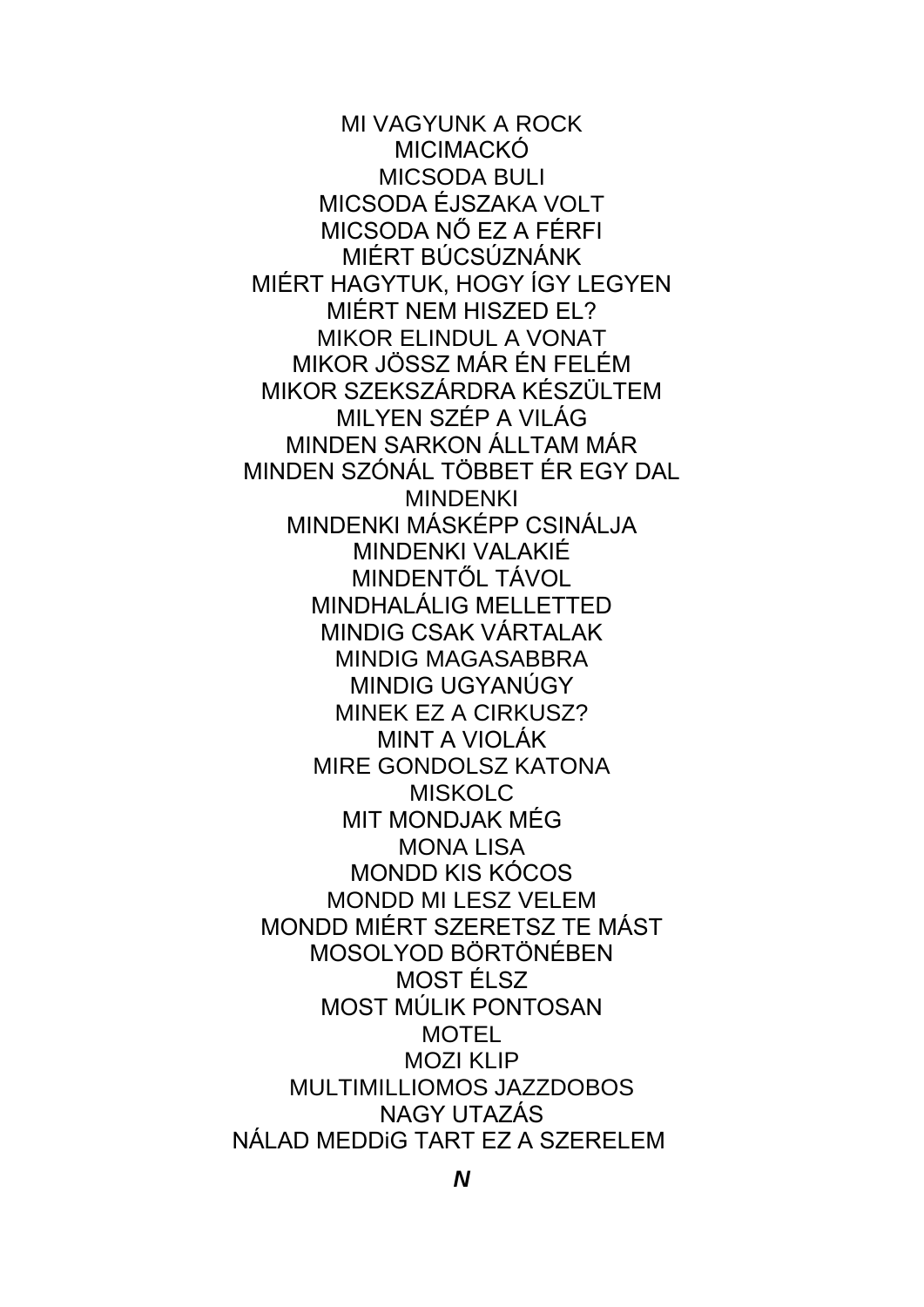NAPFÉNY A JÉGEN NE FELEJTSD EL NE GONDOLD! NE MÚLJON EL NE NÉZD AZ ÓRÁT NE NÉZZ VISSZA RÁM NE SZERESS NE VÁRD A MÁJUST NÉHA NÉHA NEKEM MINDIG MÁS NEHÉZ A BOLDOGSÁGTÓL BÚCSÚT VENNI NEKED ÍROM A DALT NÉLKÜLED NEM ADOM FEL (LGT) NEM ADOM FEL (RAPÜLŐK) NEM AKAROM ÚJRA NEM KELL NEM TALÁLOK SZAVAKAT NEM TUDHATOD MEG NEM TUDOM A NEVED NEM VAGYOK TÖKÉLETES NEM VAGYUNK MI HOZZÁD MÉLTÓK NEONPARÁDÉ NEOTON EGYVELEG NEW YORK NÉZZ AZ ÉG FELÉ NIKA SE PERIMENO NO MISS NŐBEN A BOLDOGSÁG NUMERAKIRÁLY NYÁR VAN NYÁRI MIKULÁS

#### *O*

Ó, KISLEÁNY ODAVAGYOK MAGÁÉRT ÓH CREOL OHIO **OLDALZSEB** OLYAN MINT TE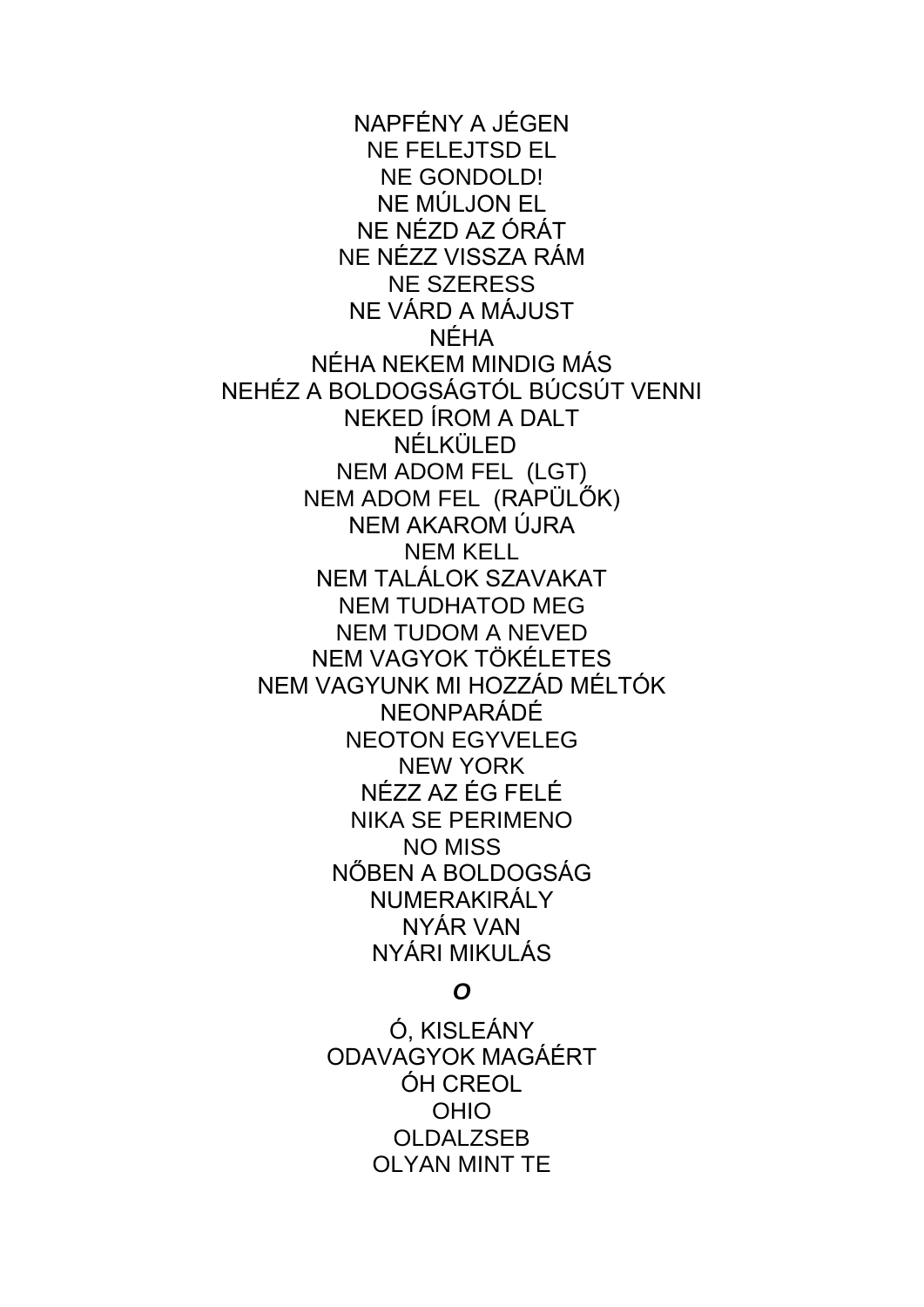ORSZÁGÚT, VIGYÉL HAZA OTT ÁLLSZ AZ ÚT VÉGÉN Ő Ő MÉG CSAK 14 ÖRDÖG TÁNC ÖRDÖGI ROCK AND ROLL ÖREG JÁRGÁNY SZIVATÓVAL INDUL ÖRÖKKÉ ÖRÖKKÉ TART ÖRÖKZÖLD EGYVELEG ÖRÖM AZ ISKOLÁBAN ÖSSZETÖRT A SZÍVEM

*P*

PAGO PAGO PÁLINKA DAL PANCSOLÓ KISLÁNY PÁRATLAN PÁROS PARFÜM PÉNTEK ESTI BLUES PETRÓLEUM LÁMPA PIKK DÁMA POCSOLYÁBA LÉPTEM PUERTO RICO PUSZI NYUSZI

*R*

RÁD HANGOLTAM RAKPART RANDI ANDI RÉG VÁROK VALAKIRE RÉGI CSIBÉSZEK RÉGI ÚT REPUBLIK EGYVELEG REPÜL A BÁLNA REQUIEM RÉSZEGEN KI VISZ HAZA? RESZKET A HOLD A TÓ VIZÉN RINGASD EL MAGAD RIOI KALAND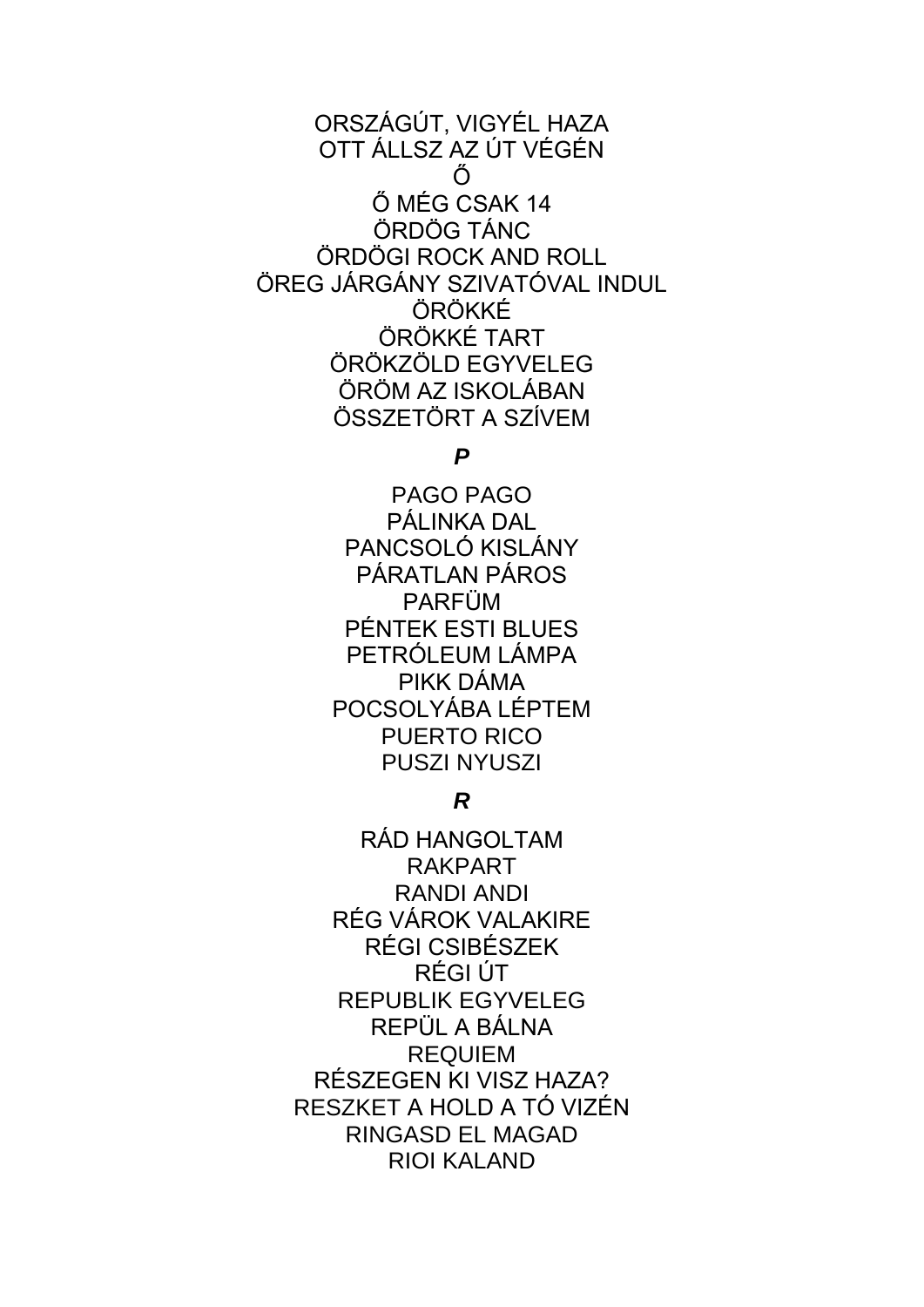ROCK AND ROLL MADE IN HUNGARY ROCK AND ROLL PARTY ROMANTIKA ROSSZ VÉR ROZSDÁS SZÖG

*S*

SAJTBÓL VAN A HOLD SANTA MARIA SÁRGA VILLAMOS SÁRIKA SAVANYÚ A CSOKOLÁDÉ SENKI NEM SZERET SIRJON ÉRTED MÁS SKANDINÁV ÉJSZAKÁK SOHASE FÉLJ SOHASE MONDD SOSEM VAGY EGYEDÜL SÖPRIK AZ UTCÁT

### *Sz*

SZABADÍTS MEG A SZORONGÁSOKTÓL SZABADSÁG VÁNDORAI SZÁGULDÁS PORSCHE SZERELEM SZÁJBER GYEREK SZALAI ÉVA SZÁLLJ EL KISMADÁR SZÁLLJ FEL MAGASRA SZÁLLJ FEL SZABAD MADÁR SZÁLLOK A DALLAL SZÁZ LÁB BOOGIE SZÁZSZOR ÖLELJ MÉG SZÉCSI PÁL EGYVELEG **SZELLEMVASÚT** SZEMÉBEN A CSILLAGOK SZÉP JÚLIA SZEPTEMBER VOLT SZERELEM ELSŐ VÉRIG SZERELEM MÁSODIK VÉRIG SZERELEM UTOLSÓ VÉRIG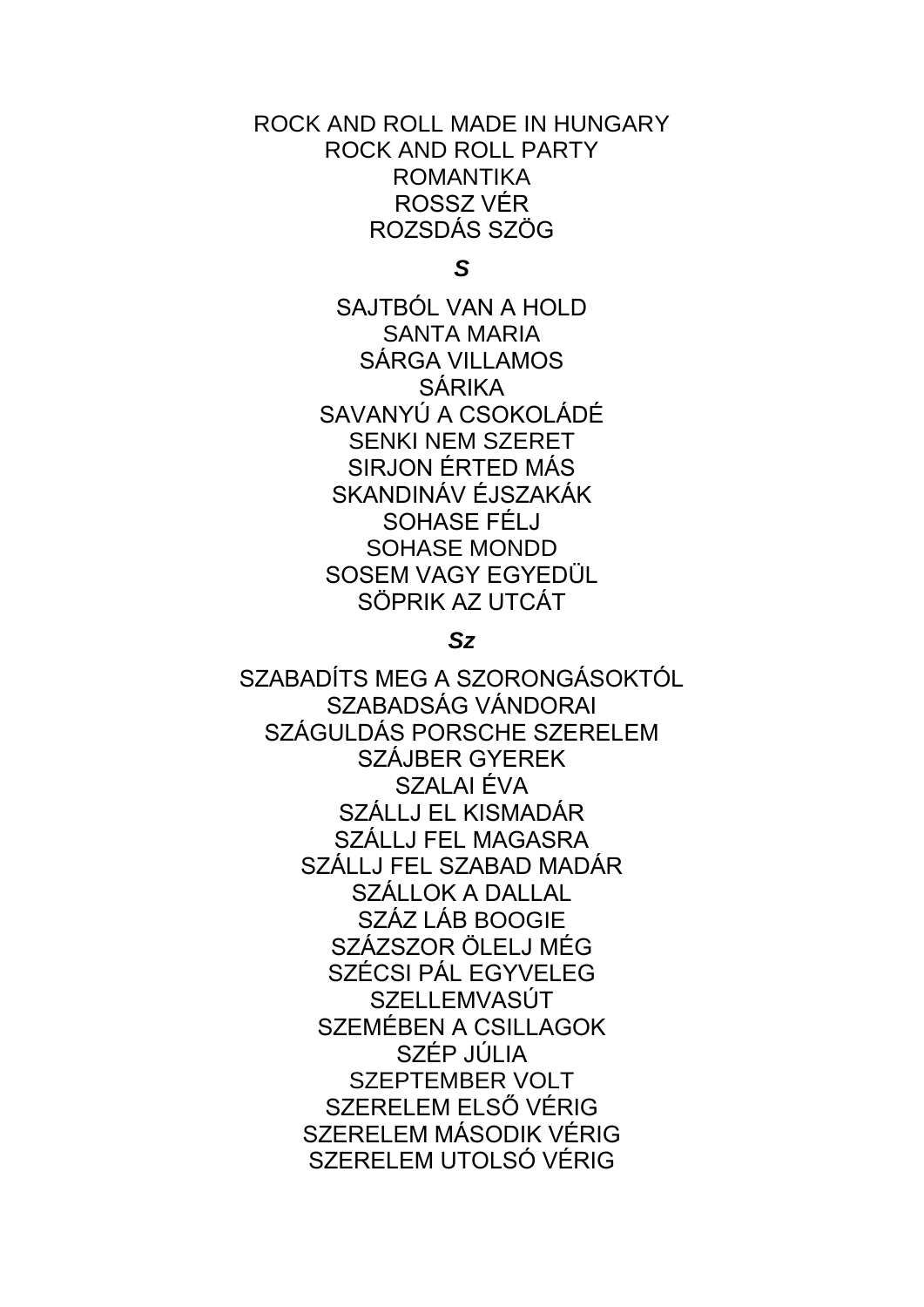**SZERELEMRE HANGOLVA** SZERELEMRE HÍVOTT SZERELEMRE SZÜLETTEM **SZERELEMVONAT** SZERELMES VAGYOK MINDEN NŐBE SZERESS AHOGY RÉG **SZERESS NAGYON** SZERESS ÚGY AHOGY ÉN SZERET A NŐ **SZERETEM SZERETLEK** SZERETNI VALAKIT VALAMIÉRT SZINDBÁD DALA SZÍNEZD ÚJRA SZINGLIK ÉJSZAKÁJA SZÍVVEL LÉLEKKEL SZÓLJ RÁM. HA HANGOSAN ÉNEKELEK SZOMORÚ VASÁRNAP SZŐKÉK A ROSSZ NAPOK ELLEN **SZUVENÍR** 

### $\boldsymbol{\tau}$

TAI ÁN TÁNCOLÓ FEKETE LAKKCIPŐK TÁVOLBÓL ÍROK KEDVESEM. **TÁVOLLÉT** TE CSAK SZELÍDEN RINGASS EL TE ÉS ÉN TF SZERESS LEGALÁBB TE VAGY A LEGSZEBB ÁLMUNK TE VAGY AZ AKIT A LEGJOBBAN **TÉGED ÁTÖLELVE TEJÚT** TIÉD MINDENEM KEDVES **TRAMBULIN TUDOK EGY MUNKÁT** TÚL SZEXI LÁNY TŰZVARÁZSLÓ